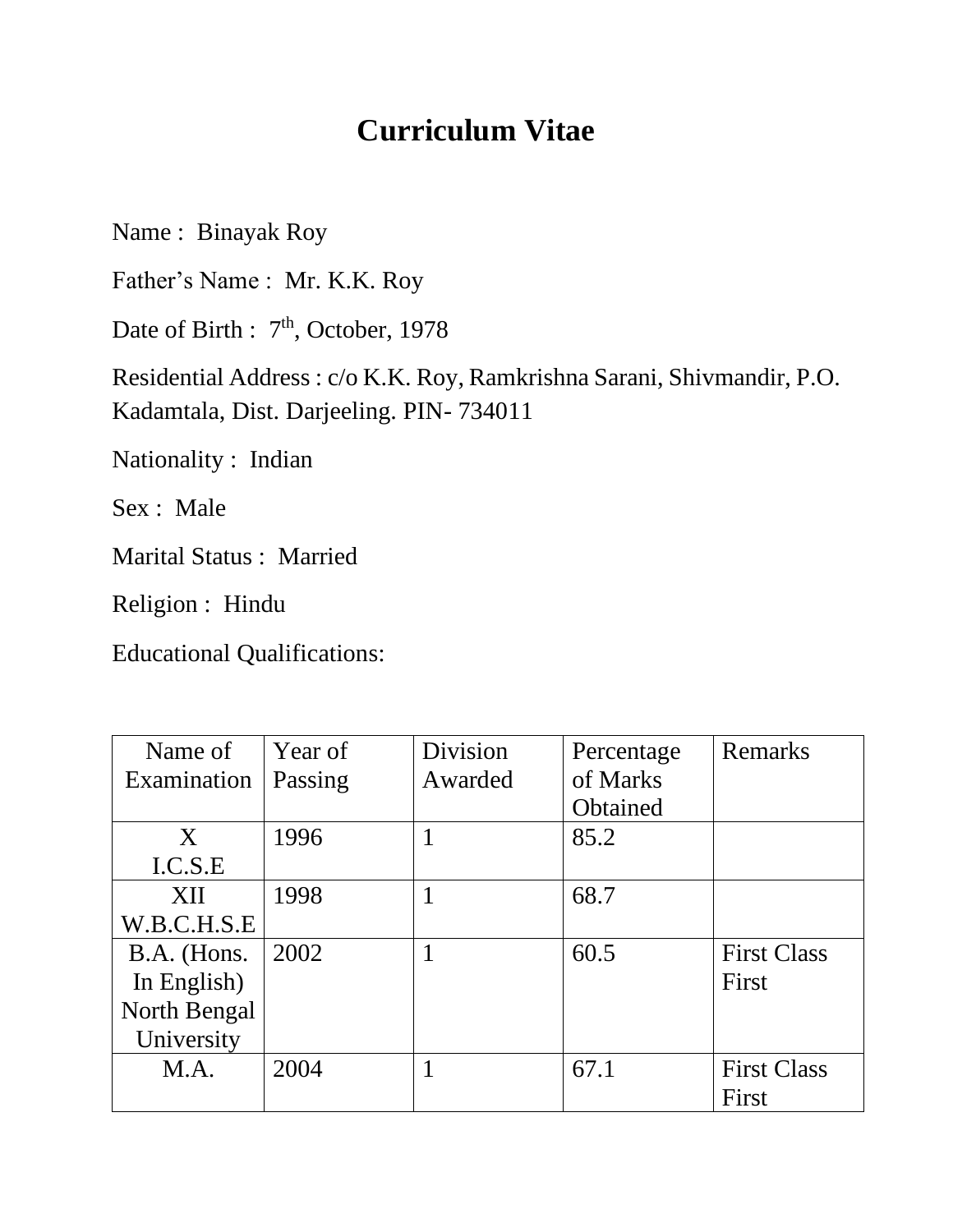| North Bengal              |  |            |
|---------------------------|--|------------|
| University                |  |            |
| U.G.C. NET $ $ June, 2005 |  | Awarded    |
|                           |  | U.G.C      |
|                           |  | Junior     |
|                           |  | Research   |
|                           |  | Fellowship |

Awarded Ph.D in December, 2014 by the University of North Bengal.

Title of the Doctoral Dissertation: "The Intellectual Amphibian: An Exploration of Amitav Ghosh as a Novelist"

# **Teaching Experience**:

1. Part Time Faculty at I.T. Centre, North Bengal University from 21st March, 2005 to 2<sup>nd</sup> August, 2006.

2. Full Time Faculty at Gyan Jyoti College, Dagapur, Siliguri from 2<sup>nd</sup> August, 2005 to 28th February, 2006 and took classes at the Honours level

3. U.G.C. Research Fellow at Dept. of English, North Bengal University from 24<sup>th</sup> March, 2006 to 14<sup>th</sup> July, 2008 and took classes at the Regular Post Graduate Level

4. Permanent Faculty at Kalipada Ghosh Tarai Mahavidyalaya, Bagdogra from 15th July, 2008 to 31.7.2017.

5. Visiting Faculty at Directorate of Distance Education, North Bengal University since March, 2005.

6. **Assistant Professor at the Department of English, University of North Bengal, from 1.8.2017 to present.**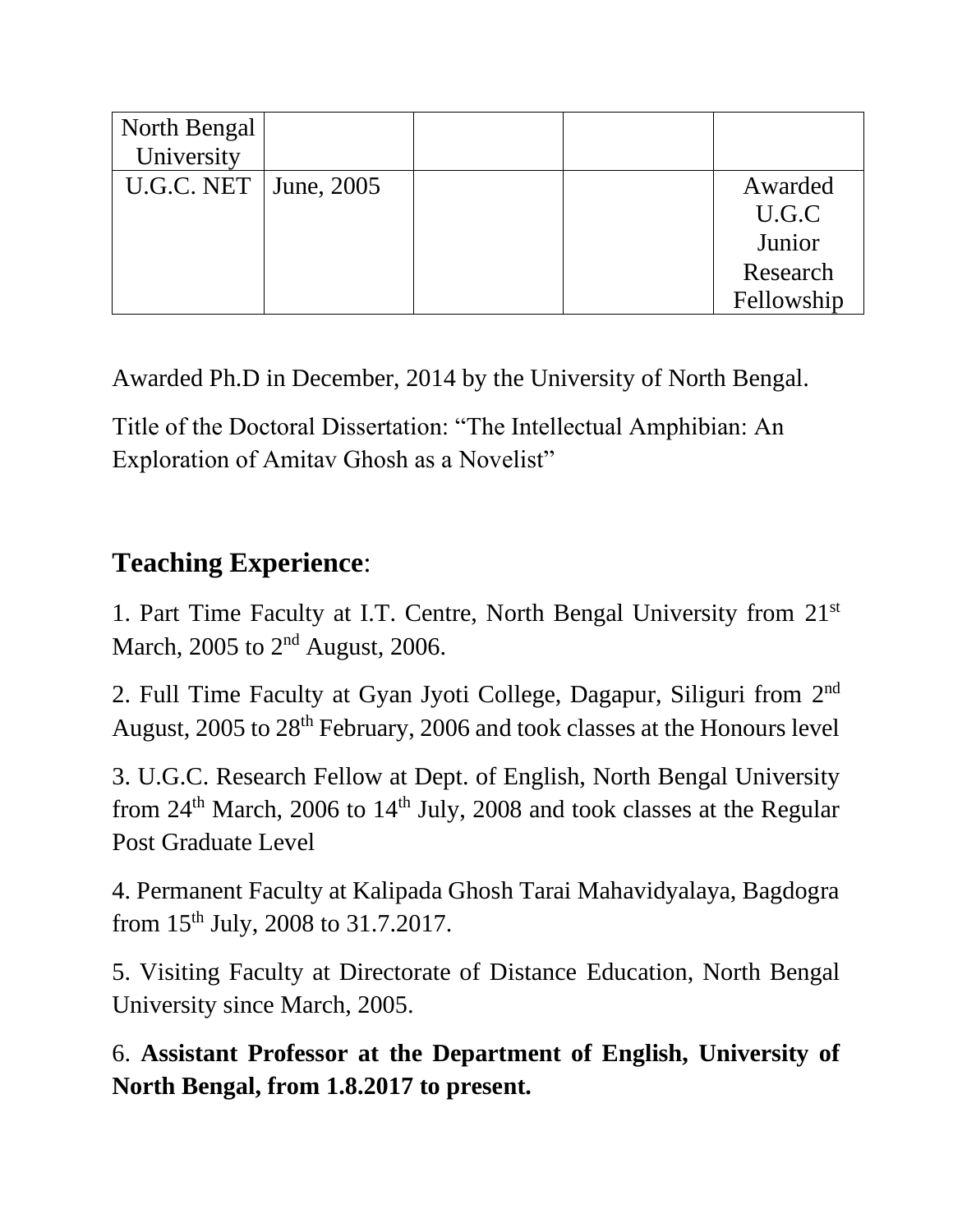# **List of Publications**

### **BOOKS and MONOGRAPHS**

- **1.** *Interact: A Course in Communicative English*. (**Jointly authored**) New Delhi: Cambridge University Press, 2019.
- **2.** *"The Reader as Investigator": Tabish Khair's Aesthetics in Filming and The Thing about Thugs*. Monograph. University of North Bengal, 2019.

#### **Articles in Journals and Edited Anthologies**

**1.** "Life's Hidden Patterns: A Thematic Study of *The God of Small Things*". *Studies in Women Writers in English*. Vol. V. Ed. Mohit K. Ray and Rama Kundu. New Delhi: Atlantic Publishers and Distributors, 2006. pp. 190-230. ISBN – 81-269-0635-9.

**2.** "The Title of *The God of Small Things*: A Subversive Salvo". *ANQ. A Quarterly Journal of Short Articles, Notes, and Reviews***.** Vol. 22, No.3, Summer, 2009. pp. 56-63. ISSN – 0895-769X.

**3.** "Satyajit Ray: An Apostle of Syncretism". Jointly authored. *Palette***: Journal of the Department of English, University of North Bengal**. Vol.1, No.1, March, 2007. p. 11-18.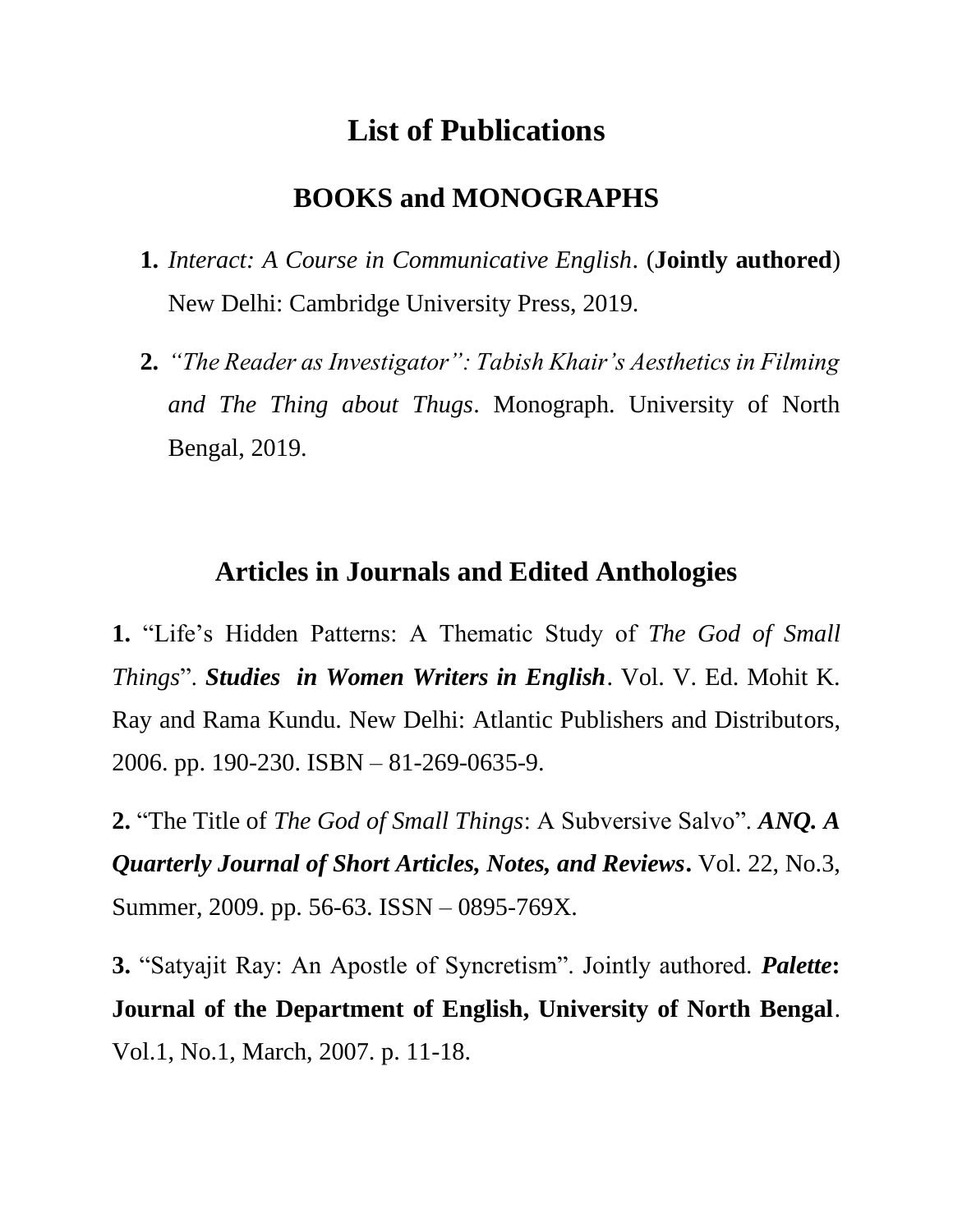**4.** "Amitav Ghosh: An Intellectual Amphibian". *Indian English Literature* **Vol. 9.** Ed. Basavraj Naikar. New Delhi: Atlantic Publishers, 2011. pp. 140-168. ISBN – 978-81-269-1510-1.

**5**. "*Agantuk*: Ray's Modernist Coda". *Asian Cinema Journal***,** U.S.A. Spring/Summer Edition 2011. pp. 348-356. ISSN: 1059440X Online ISSN: 20496710

**6**. "Ray: A Critic of Contemporary Ethics". *Silhouette***,** Vol.9, Issue 2, July, 2011. ISSN 2231 –699X

**7**. "Tiny Threads, Gigantic Tapestries": Amitav Ghosh's In An Antique Land. *Journal of Postcolonial Cultures and Societies*. Vol.2, No.3, July, 2011. pp. 58-80. ISSN – (USA) 1948-1853.

**8**. "The Making of a Saint: A New Reading of R.K. Narayan's *The Guide.*" *A Talent for The Particular: Critical Essays on R.K. Narayan*. Ed. Raymond-Jean Frontain and Basudeb Chakraborti. Delhi: Worldview Publications, 2012, pp. 92-124. ISBN – 9788192065168.

**9**. "Ray: The Last Phase". *Film International*. Vol. 10, No. 2, 2012. pp. 42-52. ISSN- 1651-6826.

**10**. "The Portrait of an Agonist: A Reading of Ray's *Pratidwandi/The Adversary*. *Studies in South Asian Film and Media*. Vol. 3, No. 2, 2011. pp. 102-108. ISSN – 1756-4921.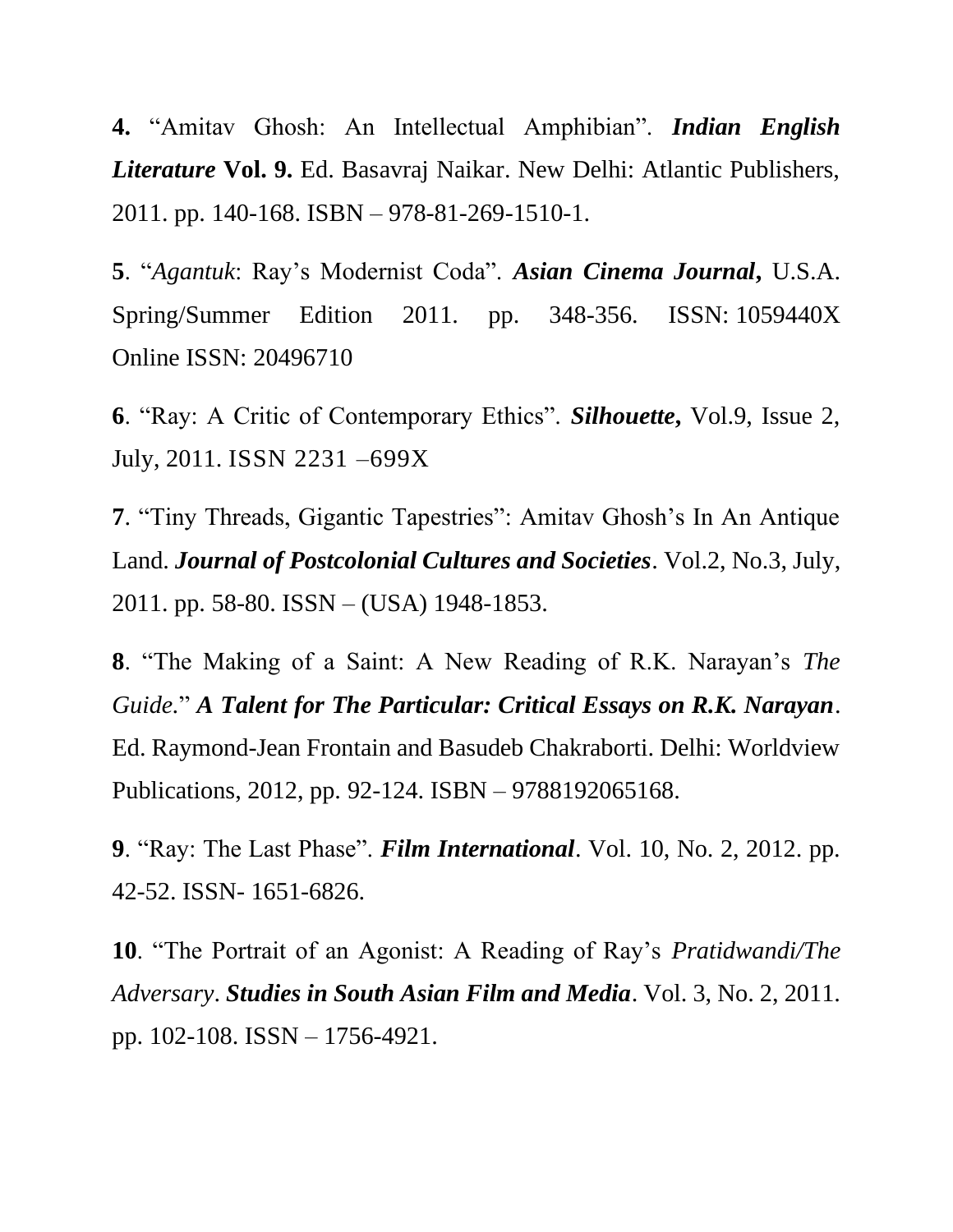**11.** "A Subversive Voice from the Hinterland: A Reading of Tabish Khair's *The Thing About Thugs*", pp. 139-155. *Tabish Khair: A Critical Companion***.** Ed. O.P. Dwivedi. London and Kolkata: Roman Books, 2013. ISBN – 978-93-80905-58-7

**12**. "Exploring the Orient from within: Amitav Ghosh's *River of Smoke*". *Postcolonial Text***.** Vol 9, No. 1, 2014. ISSN 1705-9100.

**13.** "Mapping the Transnation: Amitav Ghosh's *The Shadow Lines"*pp. 16-31. *Crossroads: A Journal of English Studies.* Issue 5; 2, 2014. e-ISSN 2300-6250

**14.** "Imperialism, Exile and Ethics: Amitav Ghosh's *River of Smoke*". 143-161. *South Asian Review,* U.S.A. 2014; Vol.35, No.2. ISSN- 0275- 9527

**15.** "The Intimate Enemy": Schizoids in Amitav Ghosh's *The Glass Palace.* pp.105-121 *Asiatic, Malaysia,* Volume 9, No. 2, December, 2015. ISSN 1985-3106

**16.** "Reading Affective Communities in a Transnational Space in Amitav Ghosh's Sea of Poppies" *Nordic Journal of English Studies* (December, 2015) ISSN: 1654-6970

**17.** "Translation as Negotiation: A Brief Comparative Reading of Clinton B. Seely's *The Slaying of Meghanada: A Ramayana from Colonial Bengal* and William Radice's *The Poem of the Killing of Meghnad*". *Literary Insight: A Refereed International Journal, Volume 10, Issue 1, January* 2019. (ISSN 0975-6248) **(Jointly authored).** pp.131-137.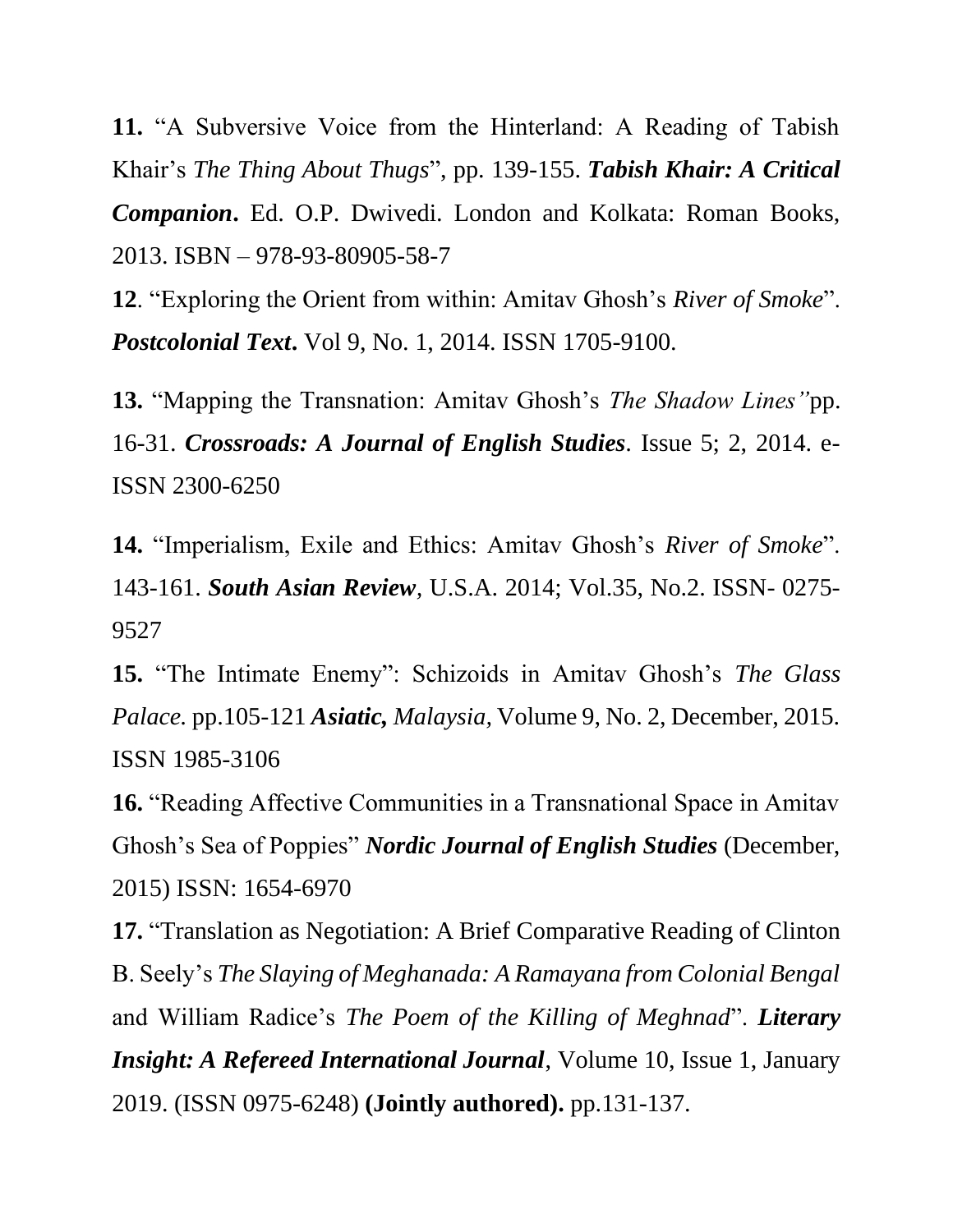**18**. "Tiny Threads, Gigantic Tapestries": Amitav Ghosh's Great Web. *Jnanpith Souvenir on Amitav Ghosh*. Jnanpith Foundation, New Delhi, pp. 24-26.

**19**. Statecraft, Exception and Wasted Lives: Amitav Ghosh's *The Hungry Tide. International Journal on Humanistic Ideology*, Cluj University, Romania, 2019. Print Edition ISSN 1844-458X, ISSN-L 1844-458X; Online Edition ISSN 2285-4517.

**20**. "The Conflagration of Community": Amitav Ghosh's *The Circle of Reason. Postcolonial Text,* June, 2020. [Vol 15, No 2 \(2020\),](https://www.postcolonial.org/index.php/pct/issue/view/82/showToc) ISSN 1705- 9100, pp. 1-20.

**21.** "Exception, Precarity and the Possibility of Art: Amitav Ghosh's *The Glass Palace". Alterity Studies and World Literature*, Special Double Issue, "Dealing with Precarity", Issues 2 & 3, July, 31, 2020 ISSN 2209-2412, pp. 24-43.

**22**. "*The Shadow Lines* and the Dialogism of *Adda*". *Crossing the Shadow Lines: Essays on the Topicality of Amitav Ghosh's Modern Classic***.** Ed. Esterino Adami, Carmen Concilio and Alessandro Vescovi. University of Turin, 2020. ISBN: 9788875901738. pp. 141-156.

**23**. "Not at Home in Empire": Amitav Ghosh's *The Glass Palace. Journal of Global Postcolonial Studies***, Vol. 8 No. 2 (2020): Fall 2020**. University of Florida Press, ISSN: 2643-8380; EISSN: 2643- 8399, pp. 154-175.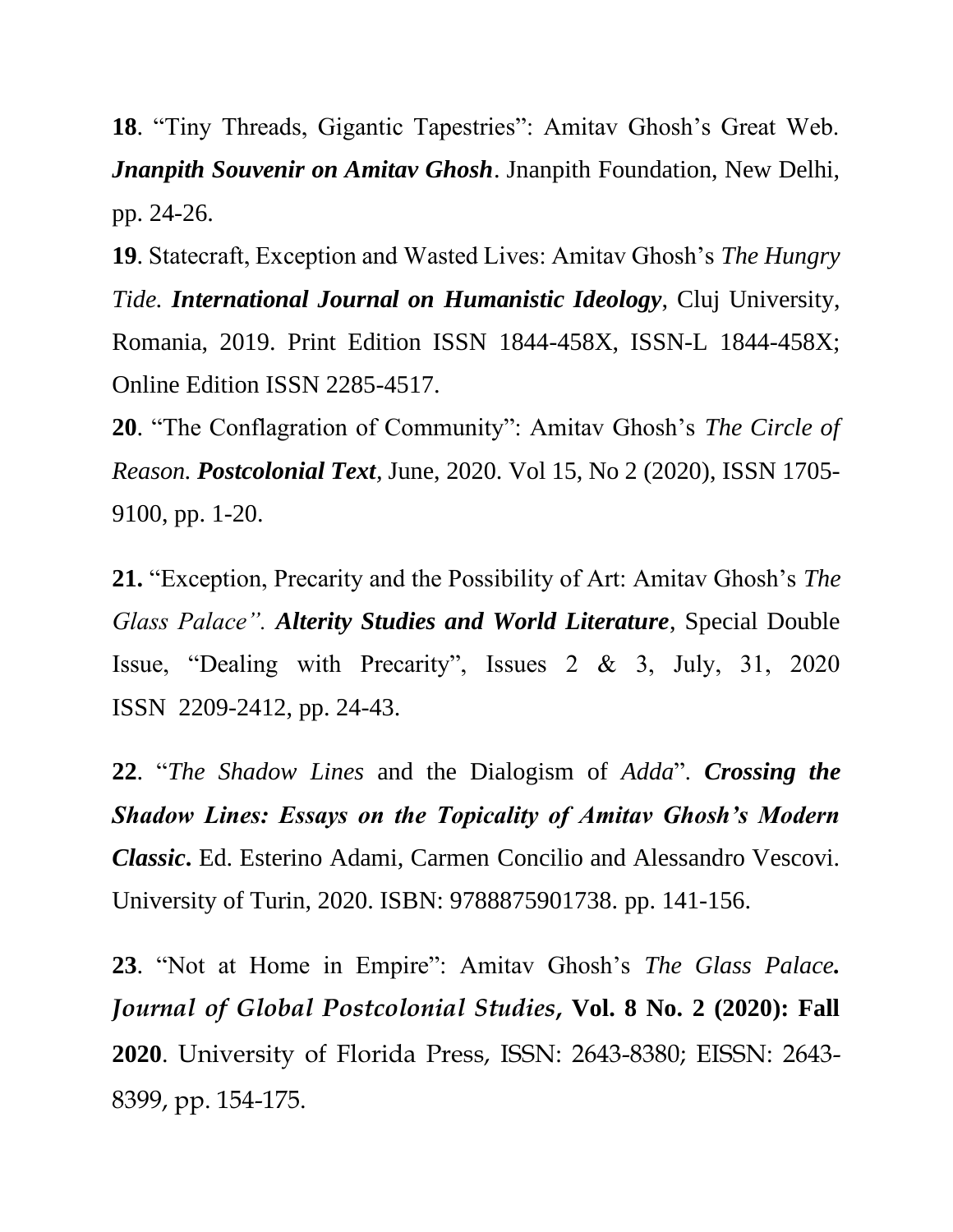**24.** The "Alien" Experience: Satyajit Ray's Posthumanism. *Journal of Asia- Pacific and Pop Culture***,** University of Penn State, Vol. 6, No. 1, 2021. **ISSN 2380-7687, Print ISSN 2380-7679.** pp. 130-`47.

Roy, Binayak. "The "Alien" Experience: Satyajit Ray's Posthumanism." *Journal of Asia-Pacific Pop Culture*, vol. 6 no. 1, 2021, p. 130-147. *Project MUSE* [muse.jhu.edu/article/800219.](https://muse.jhu.edu/article/800219)

**25**. "An Era of Darkness": Ray's Anticolonial Project. *Revista Canaria de Estudio Ingleses***.** (**Jointly authored**). Vol. 83, 2021. ISSN: 0211-5913 (print edition) / ISSN: e-2530-8335 (digital edition), pp. 51-66.

**26**. "The Fissured Surface of the Text: Reading the Gaps and Silences in *A Passage to India* in an Indian Classroom". *English Teacher Accounts: Essays on the Teacher, the Text and the Indian Classroom***.** Routledge, London and New York, 2022.

**27**. Subverting Reason, Thinking Futurity: Climate Change, Posthumanism and Bengali Science Fiction. *ContactZone***: Rivista dell'Associazione Italiana per lo Studio della fantascienza e del Fantastico : 1, 2021 [Indian science fiction : maps and myths of the future]. ISSN: 2723 – 8881; pp. 69-83.**

## **JOURNALS EDITED:**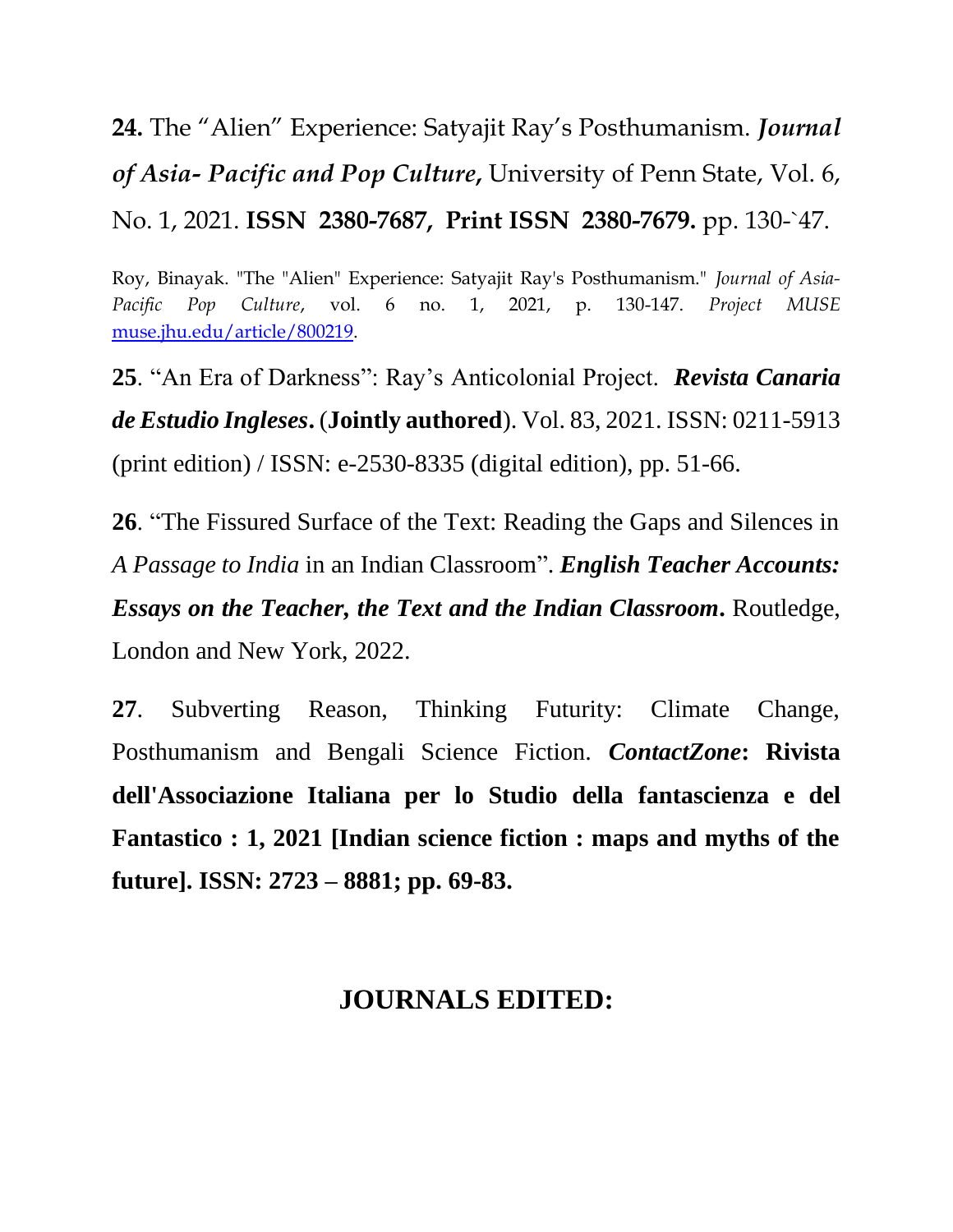- **(1) Editor of a Special Issue on "Violence and Postcolonial India".** *International Journal on Humanistic Ideology,*  **Cluj University, Romania. Print Edition ISSN 1844- 458X, ISSN-L 1844-458X; Online Edition ISSN 2285- 4517.**
- **(2) Editor,** *Negotiations: An International Journal of Literary and Cultural Studies***. Journal of the Department of English, University of North Bengal, India. Volume II, March, 2019. ISSN- (Print) 2231-1378.**
- **(3) Editor,** *Texture: A Journal of Humanities and the Social Sciences* **ISSN: 2456-9917 (Online)**

**Significant Edited articles published in** *Texture* **include:**

**Volume 1, Issue 1, July, 2017**

What Does Young South Asia Want? Can Chetan Bhagat, Mohsin Hamid, and Arundhati Roy tell us? ― John C. Hawley, Santa Clara University, USA.

"Lost in Translation"? Identity, Migration and (Trans)Nationalism in Anita Desai's *Bye-Bye Blackbird* ― Anna Clarke, UK.

#### **Volume 2, Issue 1, January, 2018**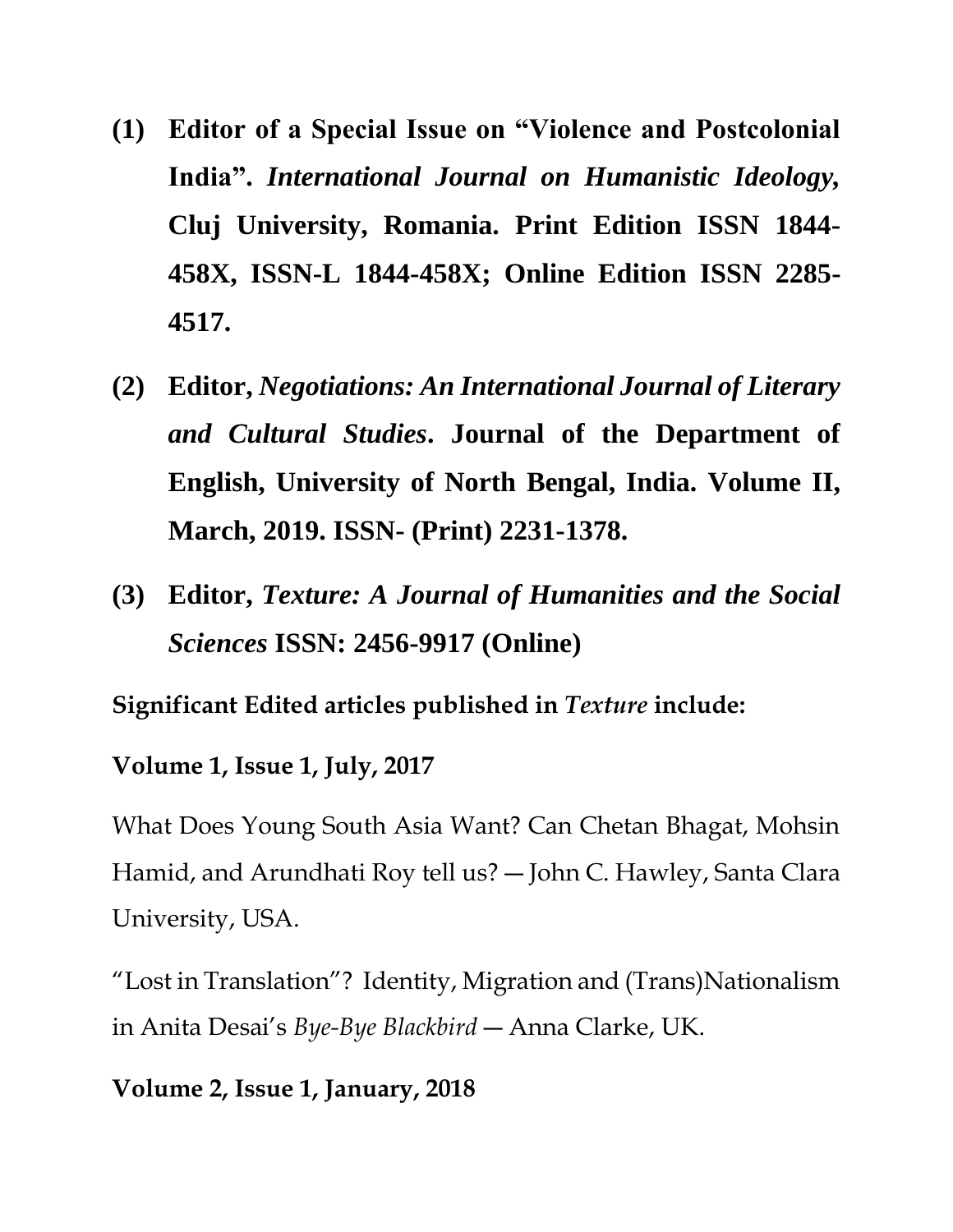"A Fanonian Summer" ― Claire Chambers, University of York, UK.

"Jean-Luc Nancy and Oscar Wao: Singular Plurality and Wondrous Writing" ― Ana Luszczynska, Florida International University, Miami, USA

#### **Volume 2, Issue 2, July, 2018**

"The Modern Sonnet: W.H. Auden, Philip Larkin, and Elizabeth Jennings" ― Stephen Regan "Badiou pro Wagner" ― Andrew Gibson, Royal Holloway, University of London.

"The Aesthetics of History" ― Alun Munslow, Staffordshire University, UK

# **Seminars and Conferences Attended International Seminars and Conferences**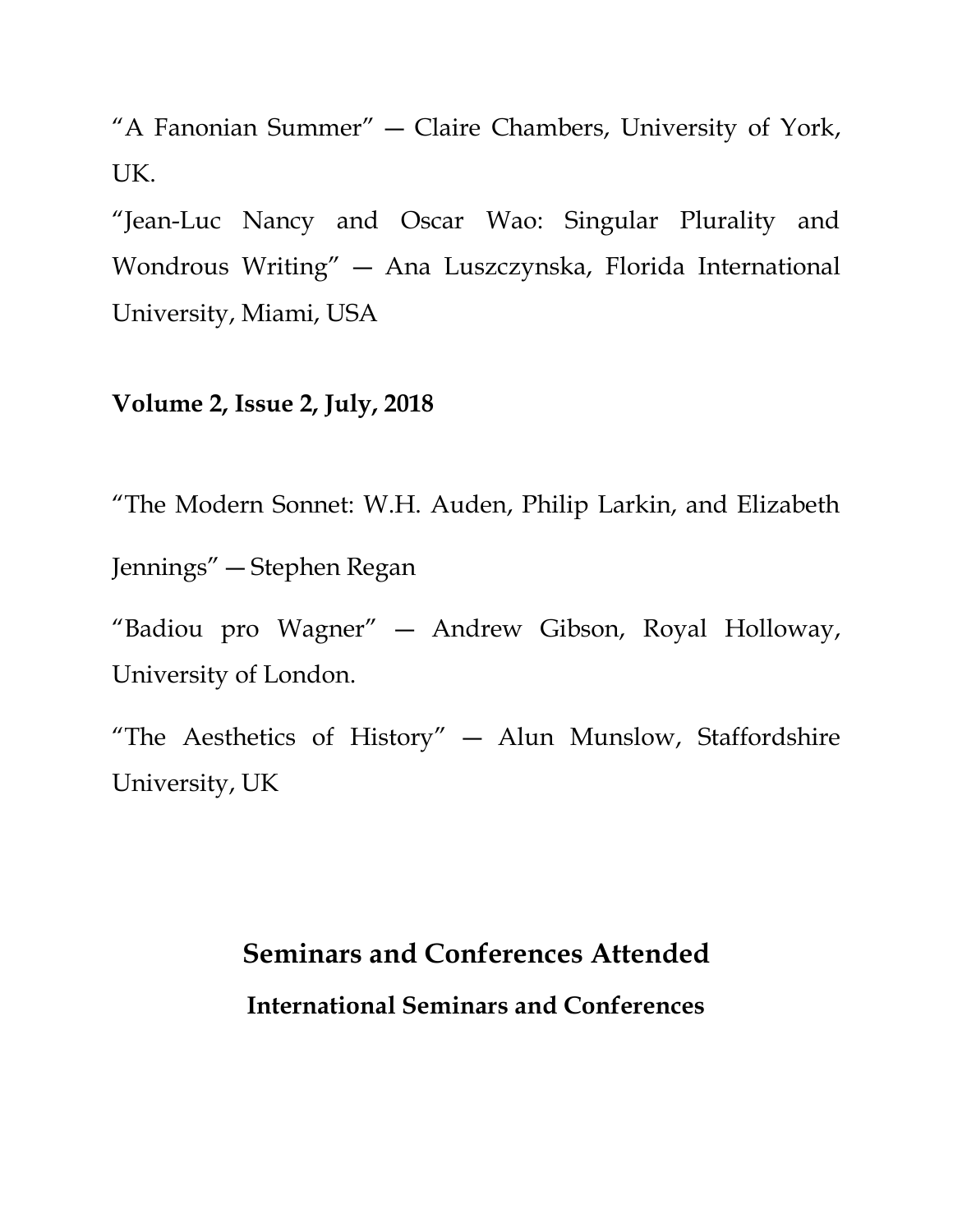- **1.** 26th European Conference of Modern South Asian Studies at University of Bonn, Germany. Panel 23. Bengal Studies Panel. **Presented a paper** titled "**The Sophisticated Caveman: A Modernist Reading of Ray's** *Agantuk***(***The Stranger***)"**. **(Recipient of the UGC Travel Grant)**.
- *2. The Cultures of New India* at Shri Ramswaroop Memorial University, Lucknow, India. Organized by Shri Ramswaroop Memorial University in association with The University of Rome Tor Vergata, Italy and The South Asian Diaspora International Researchers' Network, Monash University, Australia, 17-18 February, 2017. **Chaired a Session on "Communalism and New India".**
- **3.** *The Shadow Lines Thirty Years After*, organized by the University of Milan and the University of Turin, 12-13 November, 2018. **Presented a paper titled "***The Shadow Lines* and the Dialogism of Adda**"**
- **4.** *Environment, Peace & Morality: East & West*, organized by Surya Sen Mahavidyalaya, Siliguri in collaboration with The Institute of Cross Cultural Studies and Academic Exchange, Burlington, NC, USA, 11-13 January, 2019. **Chaired a Session.**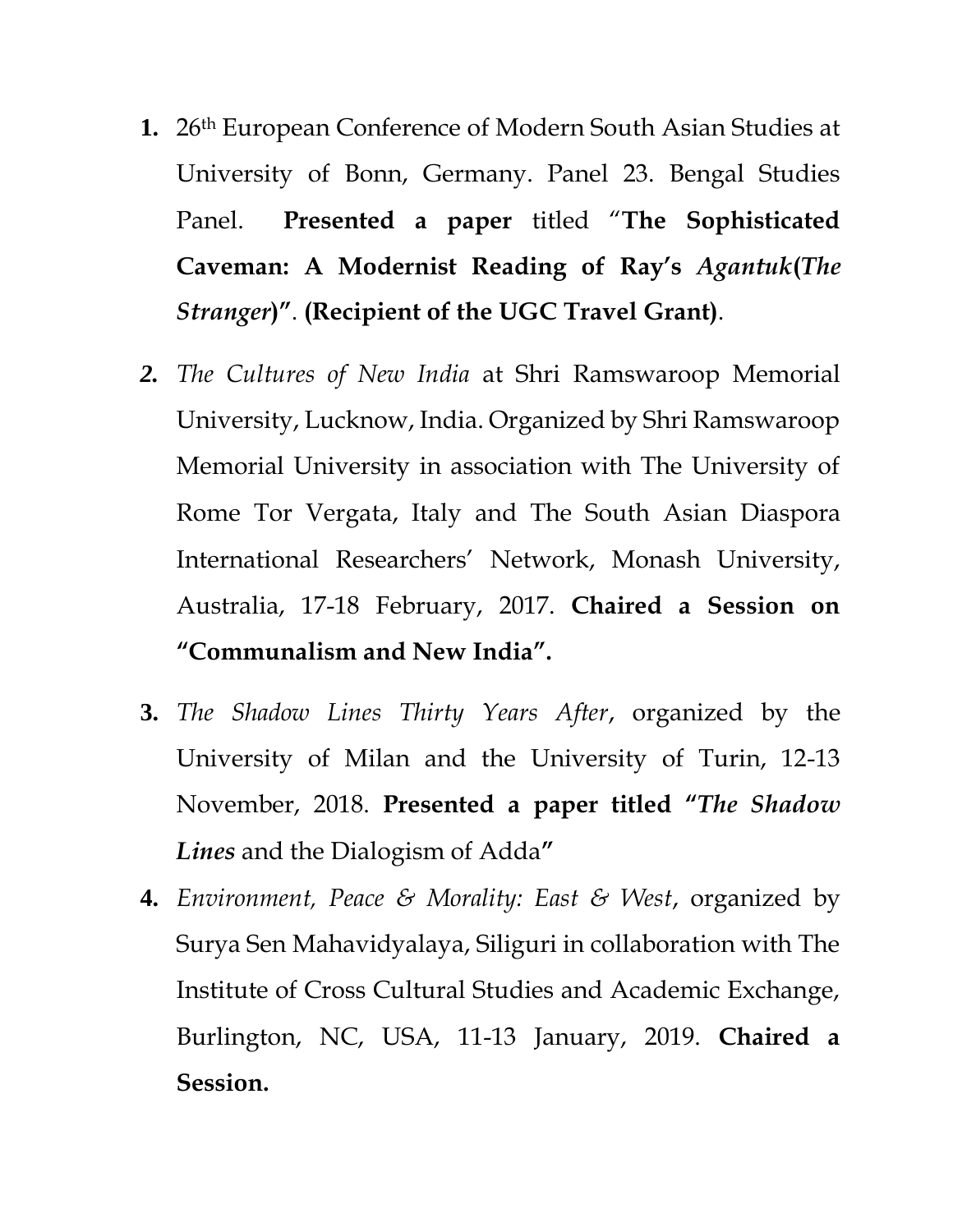- **5.** *Challenging Precarity,* International Seminar organized by the School of Liberal Arts and Human Sciences, AURO University, Surat in collaboration with Trinity College, Dublin and the University of Northampton, 27-29, January, 2019. **Presented a paper titled, "Not at Home in Empire: Precarity, Fragility and Resistance in Amitav Ghosh's** *The Glass Palace***".**
- **6.** *Challenging Precarity,* International Seminar organized by the School of Liberal Arts and Human Sciences, AURO University, Surat in collaboration with Trinity College, Dublin and the University of Northampton, 27-29, January, 2019. **Chaired a Session titled "Precarity and Activism".**
- **7.** International Seminar on *The Humanities Matter (?)* Organized by the Department of English, University of North Bengal in collaboration with North Bengal St. Xavier's College, Rajganj on 10-11, March, 2018. **Delivered the Valedictory Address.**

#### **National Level Seminars:**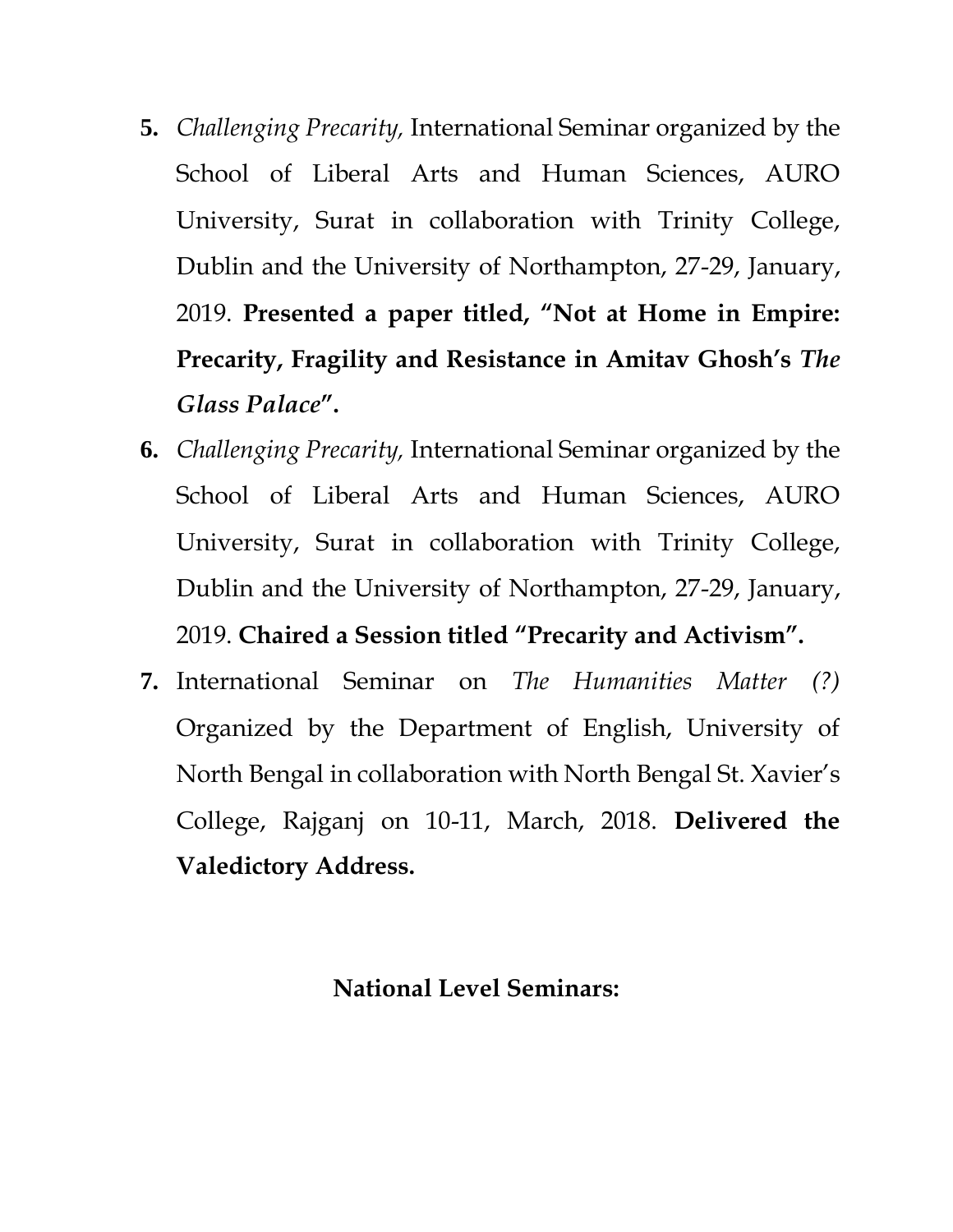**1**. U.G.C. Sponsored National Seminar organized by Dept. of English, North Bengal University, March 23-25, 2006. Presented a paper titled **"The Title of** *The God of Small Things***: A Subversive Salvo"**.

**2**. U.G.C. Sponsored National Seminar at Surja Sen College, Siliguri, March 24-25, 2009. Presented a paper titled "**The Sophisticated Caveman: A Modernist Reading of Ray's**  *Agantuk***(***The Stranger***)"**.

**3**. U.G.C. Sponsored National Seminar organized by Dept. of English, Moynaguri College, August 28-29, 2009. Presented a paper titled **"Ray: A Critic of Contemporary Ethics"**.

## **State Level Seminars:**

**1**. U.G.C. Sponsored State Level Seminar organized by Dept. of English, P.D. Women's College, Jalpaiguri, February 22-23, 2008. Presented a paper titled **"Amitav Ghosh: An Intellectual Amphibian"**.

## **WORKSHOPS ATTENDED**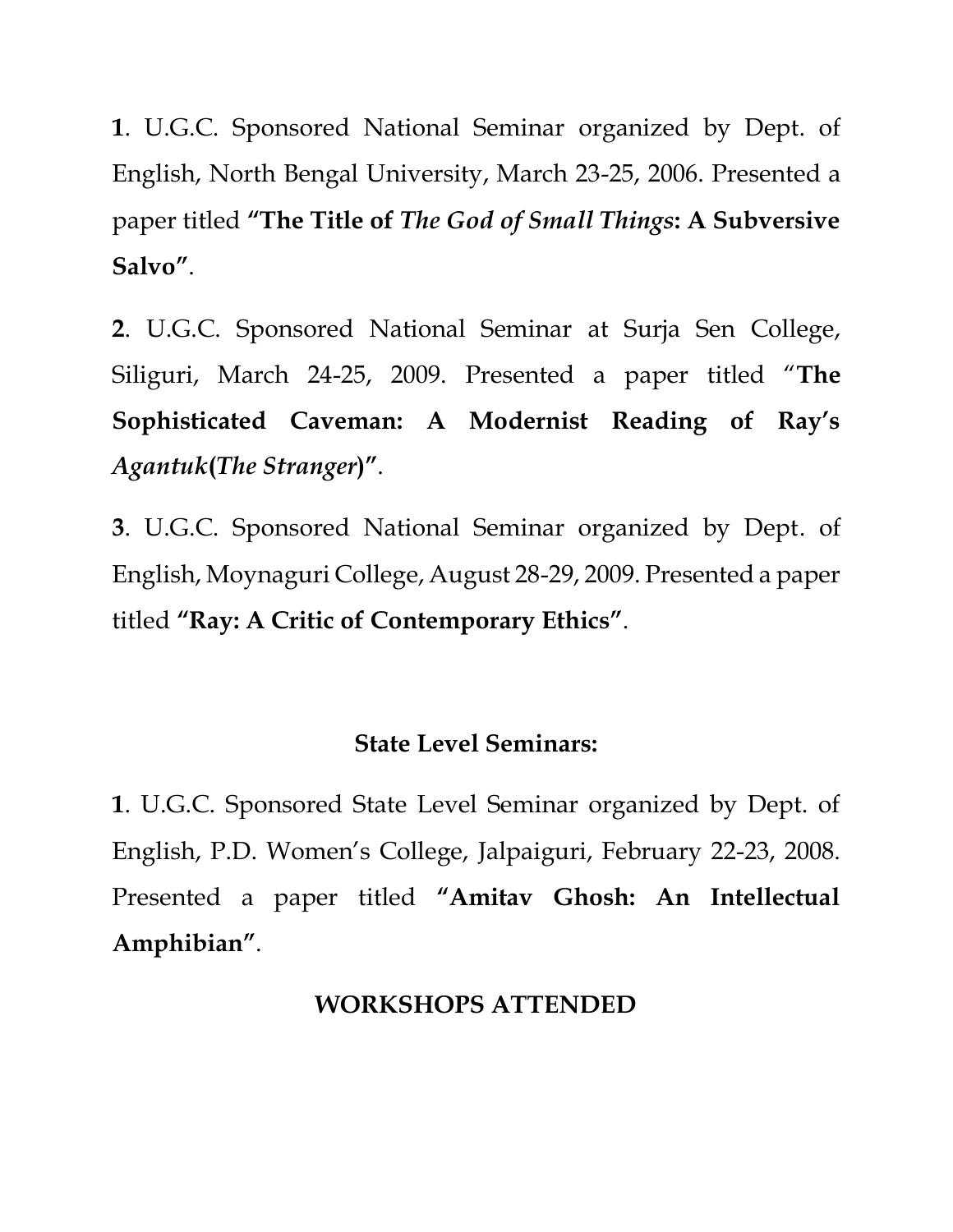- 1. Workshop for Orientation/Awareness Programme on NAAC Accreditation. 6.10.2015 at the University of North Bengal. Organized by the University of North Bengal in collaboration with the West Bengal State Council of Higher Education.
- 2. Workshop on Disaster Management. 17-18 March, 2016 at K.G.T. Mahavidyalaya, Bagdogra. Organized by Department of Lifelong Learning and Extension, University of North Bengal in collaboration with K.G.T. Mahavidyalaya, Bagdogra.
- 3. A Workshop on Joseph Conrad with Prof. Jakob Lothe, University of Oslo, Norway. Organized by the Department of English, University of North Bengal, 19th February, 2018.

#### **Events Organized:**

1. **Coordinator.** Special Lectures by Alessandro Vescovi, University of Milan, on "The post-secular Edge of Indian English Fiction" and Damiano Rebecchini, University of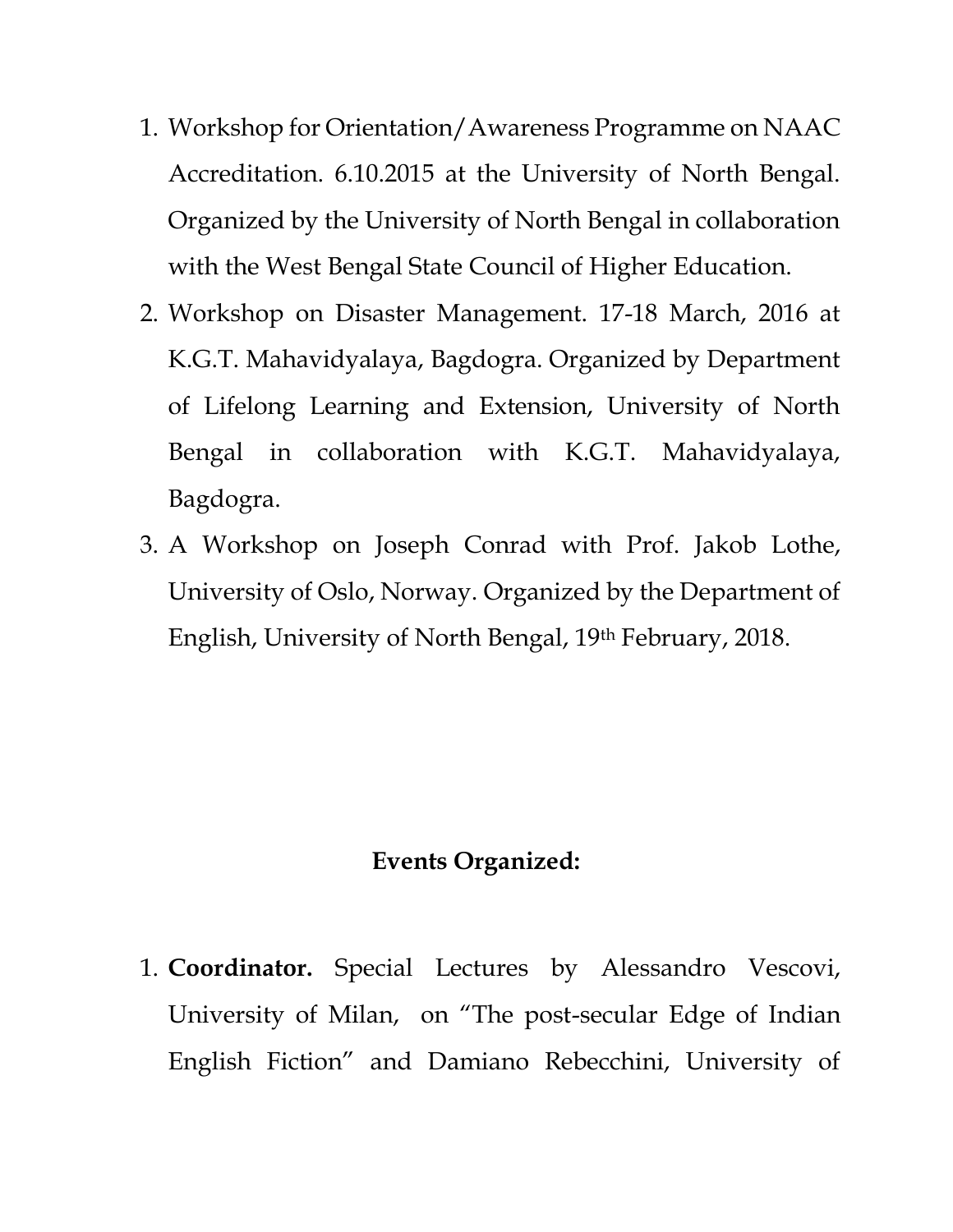Milan, on "Why Should We Study the History of Reading?" at the University of North Bengal, 6-7 September, 2018 at the University of North Bengal.

- 2. **Coordinator.** Poetry Reading Session by Professor John Thieme, University of East Anglia, UK, 14th February, 2019 at the University of North Bengal.
- 3. **Coordinator.** Special Lecture on "'Pitched past pitch of grief': Donne, Hopkins, and the Syntax of Spiritual Effort" by Professor Raymond-Jean Frontain, University of Central Arkansas, USA, 16th March, 2019 at the University of North Bengal.
- 4. **Coordinator.** National Seminar on "Violence and Literature" on 6th March, 2019, at the University of North Bengal.
- 5. **Coordinator.** Refresher Course in English on "Literature: Ethics, Aesthetics and Politics" at HRDC, NBU from 12th to 25th June, 2019.
- 6. **Coordinator.** International Students' Conference on Environment and Literature on 28-29 August, 2019 at the University of North Bengal.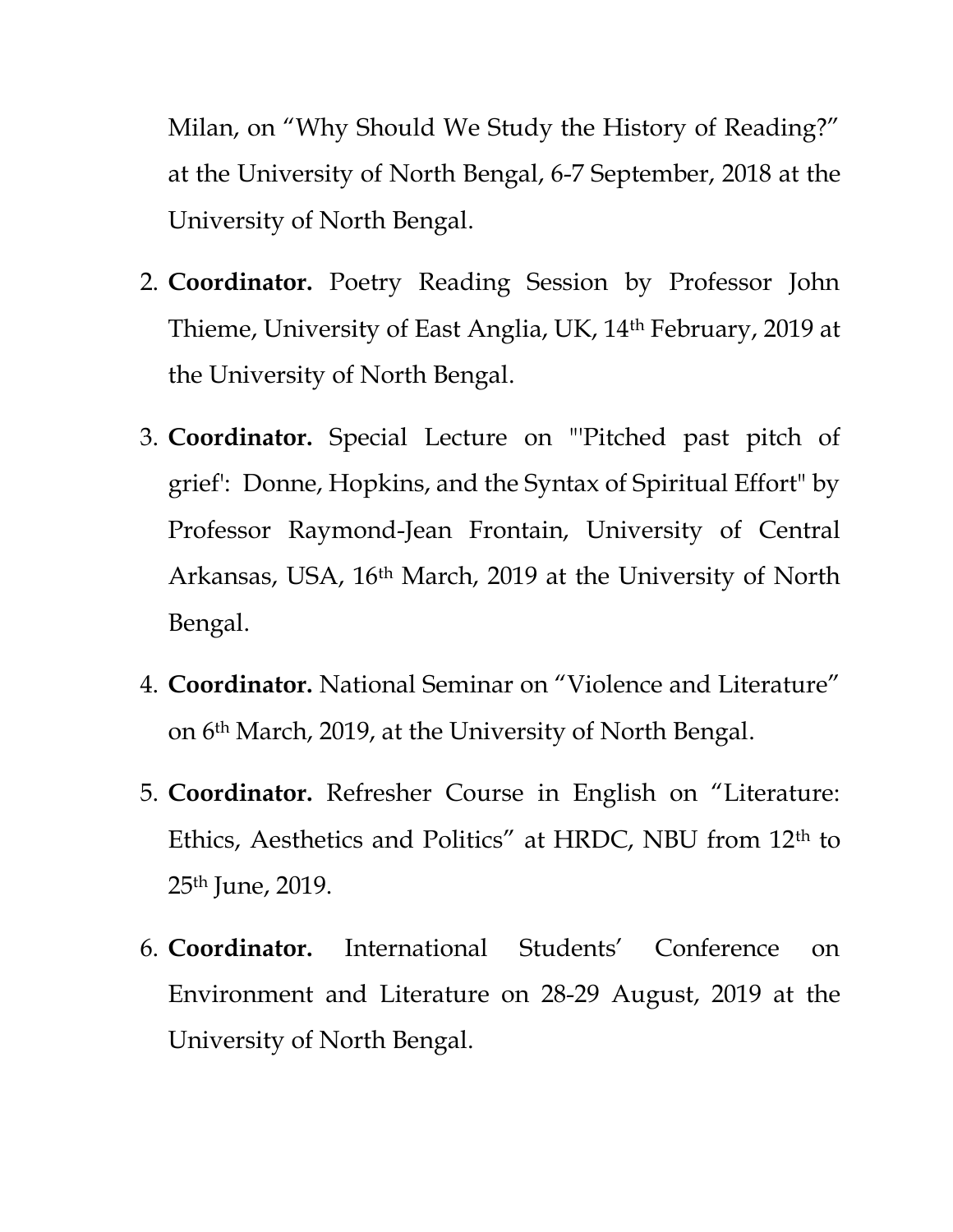#### **Invited Lectures:**

- 1. Invited Lecture on "Amitav Ghosh: An Intellectual Amphibian". Refresher Course in English on "Reading Literature" at UGC, Human Resource Development Centre, University of North Bengal from 09-29 January, 2018.
- 2. Invited Lecture on "Ray and the Modern". Orientation Programme (OP-NBU-36) at UGC, Human Resource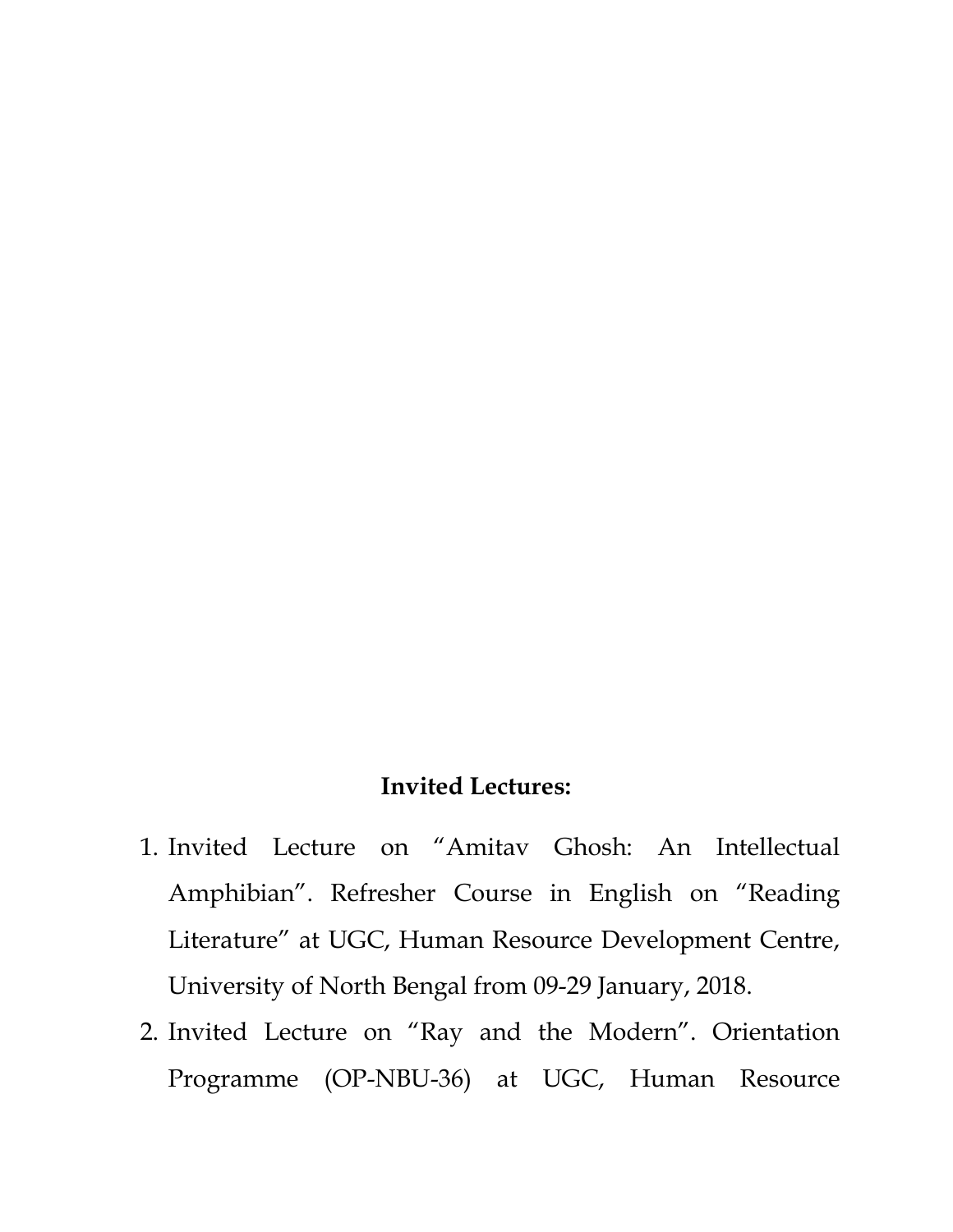Development Centre, University of North Bengal from 15 November to 12 December, 2018.

- 3. Invited Lecture on "Postcolonial Literature and the Aesthetics of Resistance". Refresher Course in English on "Literature: Ethics, Aesthetics and Politics" at HRDC, NBU from 12th to 25th June, 2019.
- 4. Invited Lecture on "Ray's Aesthetics". Orientation Programme (OP-NBU-38) at UGC, Human Resource Development Centre, University of North Bengal from 09th July to 29th July, 2019.
- 5. Invited Lecture on "Mysticism, Hindu thought and Secularism" at Salesian College, Siliguri, August, 2019.
- 6. Invited Lecture on "Ray: In Search of the Modern and the Secular". Orientation Programme (OP-NBU-39) at UGC, Human Resource Development Centre, University of North Bengal, on 11th September, 2019.
- 7. Invited Lecture on "Inter-Disciplinary Research: A Space for Dispersion" at Inter-Disciplinary Research Research Methodology Workshop on 22nd February, 2020 at Salesian College, Siliguri.